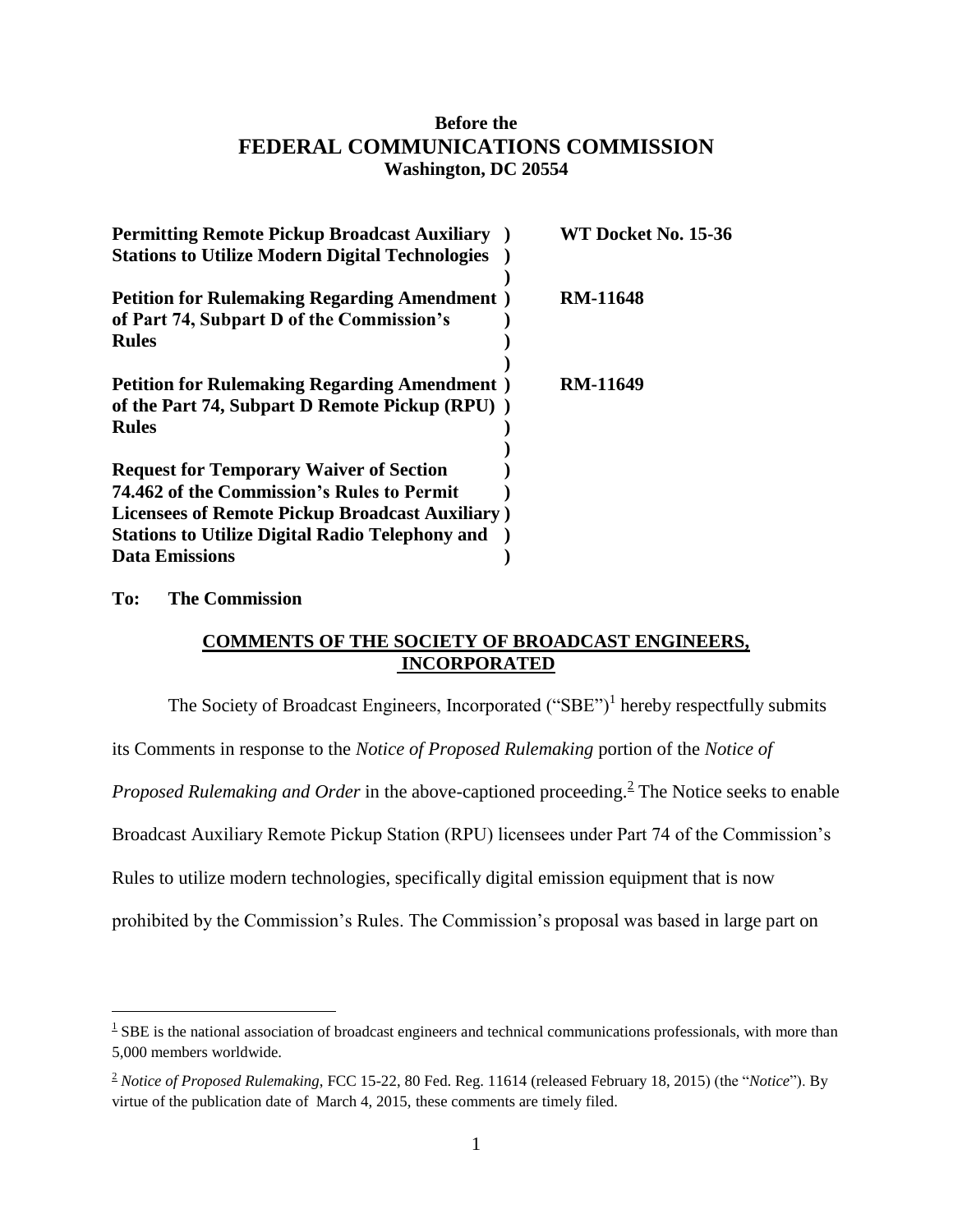SBE's *Petition for Rule Making*, RM-11648, filed November 7, 2011.<sup>3</sup> In support of the proposal contained in the Notice to permit these digital emissions for the first time for RPU licensees, and in response to the questions asked by the Commission in the Notice concerning station identification and the like, SBE states as follows:

### **I. Introduction.**

 $\overline{a}$ 

1. SBE is constrained to note that it is highly disconcerting that the Commission has taken more than three years to address the rather straightforward issues raised by SBE in RM-11648. It is even more disconcerting that the Commission's handling of the channel center issue raised in that Petition (which addressed a significant problem for licensees and applicants created by the Commission in  $2002^4$ ) was dealt with summarily. Had the matter been as simple to resolve as the Commission states at paragraphs 12 and 13 of the *Notice of Proposed Rulemaking and Order,* certainly it did not require three years and three months to explain the Commission's argument. Equally troublesome is the denial, after three years and three months of a temporary waiver seeking interim authority to utilize certified, off-the-shelf equipment that is now and has for years been in regular use in both the Land Mobile Radio Service by Part 90 licensees and in the Amateur Radio Service by Part 97 licensees. The Commission's failure in the *Notice of Proposed Rulemaking and Order* to offer even a cursory explanation for the extreme delay in addressing this Temporary Waiver request filed by SBE, and its patently inadequate justification for the denial are inexplicable. This is especially of concern, given that a virtually identical temporary waiver request seeking authority for Amateur Radio Operators to use some of the exact same equipment was *granted* by the Mobility Division of the Wireless Bureau in a far

 $3$  A similar petition was filed at the same time by a small group of individuals called Engineers for the Integrity of Broadcast Auxiliary Services Spectrum (EIBASS).

<sup>4</sup> Revisions to Broadcast Auxiliary Service Rules in Part 74and Conforming Technical Rules for Broadcast Auxiliary Service, Cable Television Relay Service and Fixed Services in Part 74, 78 and 101 of the Commission's Rules, ET Docket No. 01-75, *Report and Order*, 17 FCC Rcd 22979, 23021-23022 ¶¶ 111-112 (2002)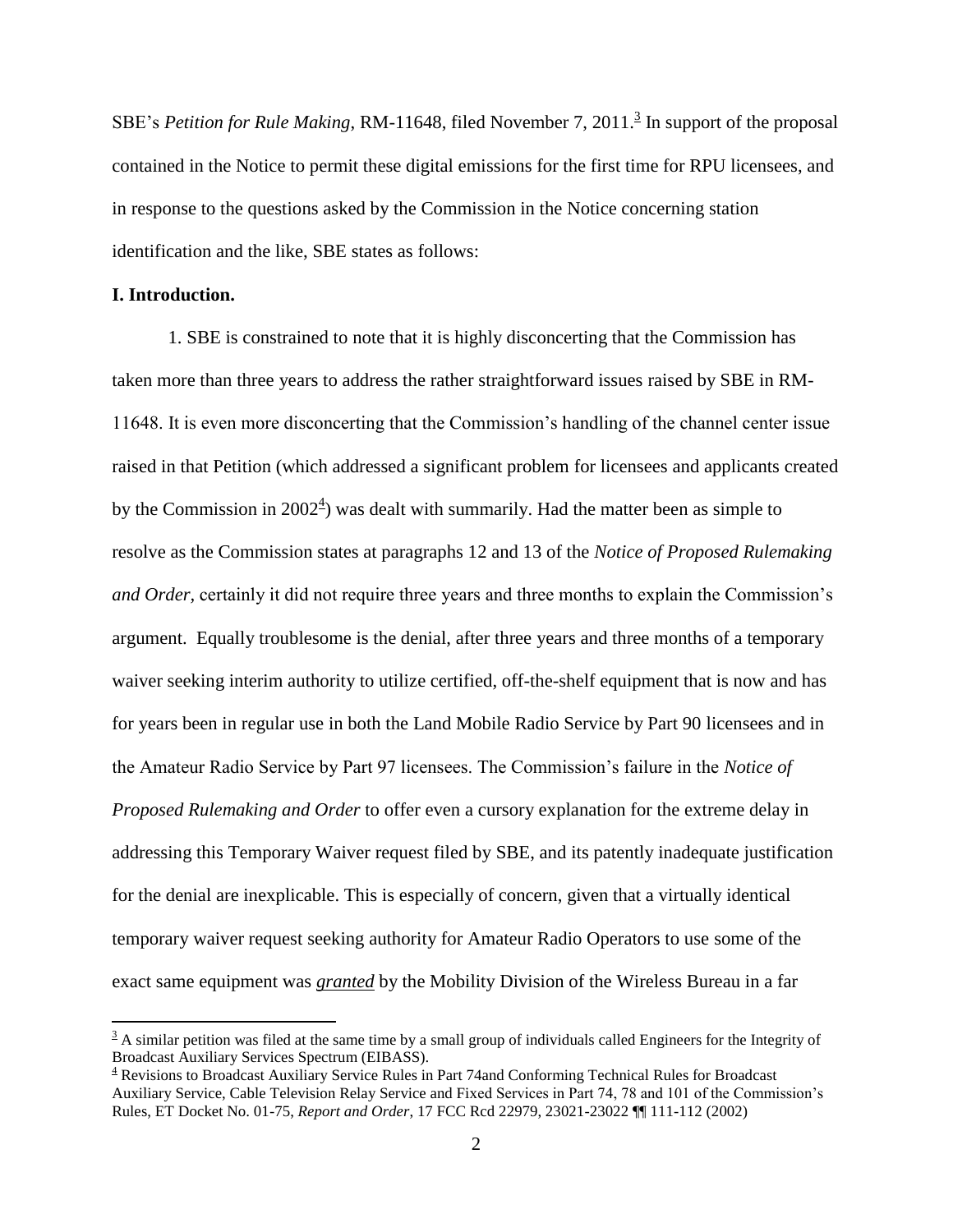more timely fashion.<sup>5</sup> Honestly, the Commission's response in this proceeding has been neither responsive nor transparent. It is hoped that it will not be another three years before the Commission gets around to issuing a Report and Order in this proceeding.

2. RM-11648 was very limited in scope and quite straightforward. It sought to facilitate the use by BAS licensees of certain digital voice and data emissions in BAS allocations at VHF and above by Remote Pickup (RPU) Broadcast Stations. It contained proposed revised rules for Subpart D of FCC Rule Part 74. It was intended (1) to facilitate the use of existing, narrowband, spectrum-efficient digital voice and data technology by permitting the use of digital emissions not currently permitted in Subpart D, Part 74 for RPU stations; and (2) to address an anomaly in the Part 74 Rules which was created unintentionally by the FCC in 2002 in ET Docket No. 01-75 relative to licensing of stacked, narrowband RPU channels. SBE was and still is of the view that encouraging the conversion of analog RPU systems to narrowband digital voice technologies at VHF and above, and simplifying the use of stacked, narrowband channels for RPU operation by BAS licensees (and as well encouraging the use of the *minimum necessary occupied bandwidth* for RPU facilities were quite obviously good ideas. The Notice and its accompanying Order, however, after an unprecedented delay, was surprisingly non-responsive to the concerns raised in the petition.

3. SBE's Petition first asked for Part 74 rule changes that would permit BAS licensees to migrate to the use of spectrum-efficient narrowband digital technology and equipment which is now and has been in regular use in the Land Mobile Radio Service for years. Time Division Multiple Access (TDMA) technology and (NXDN) technologies are two examples of emissions

 $\overline{a}$ 

<sup>&</sup>lt;sup>5</sup> See the *Order*, DA 13-542, released March 25, 2013. The Temporary Waiver request had been filed by ARRL, the national association for Amateur Radio on October 5, 2012. It permitted the use of Time Division Multiple Access (TDMA) emissions by Amateur Radio licensees who were for years prior to that already permitted to use other digital emission systems including Next Generation Digital Network (NXDN; FDMA narrowband digital emissions).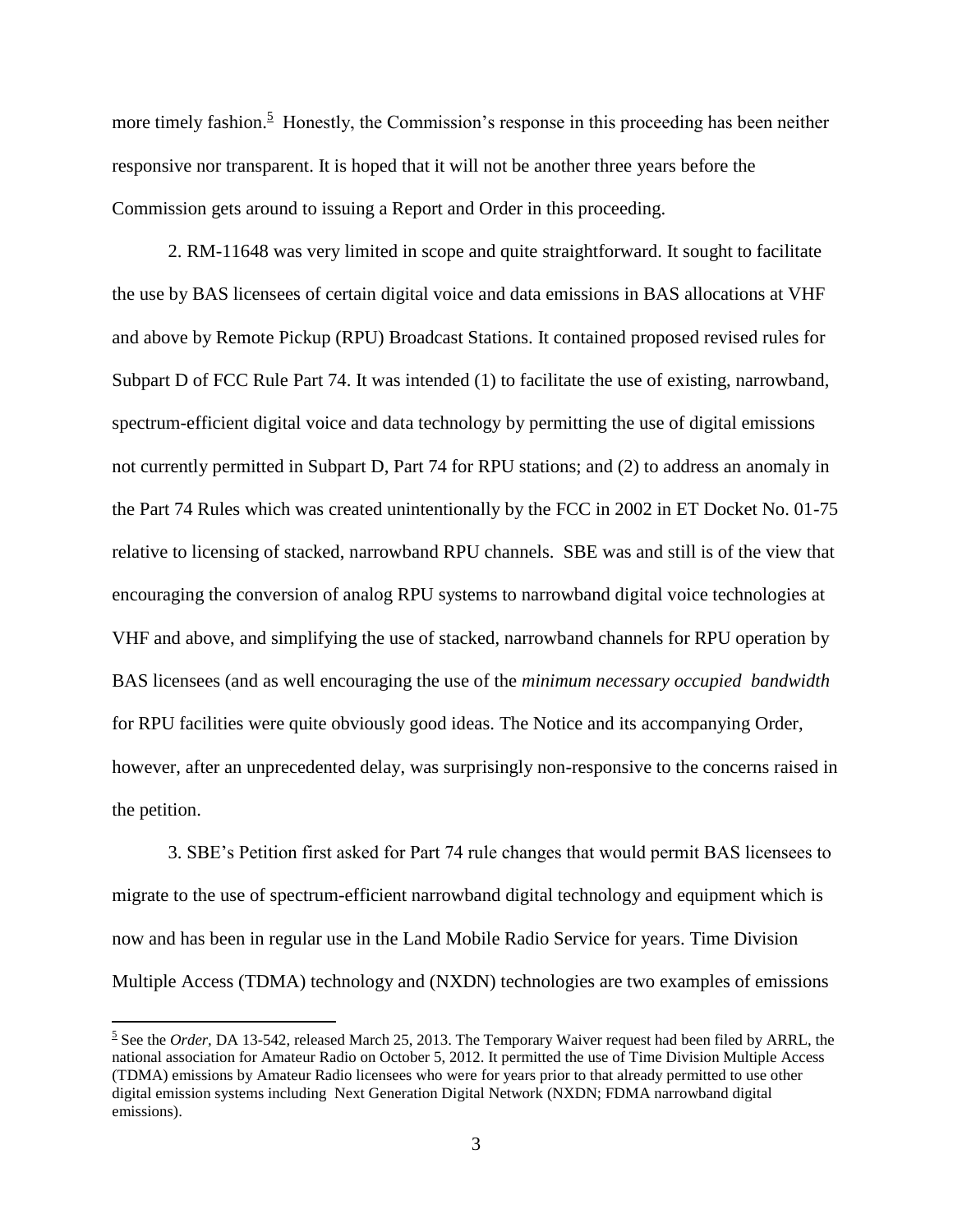that can facilitate the gradual conversion from analog voice to narrowband digital voice and data technologies by RPU station licensees. Those emissions should *clearly* be permitted where analog voice and data emissions are now permitted pursuant to Section 74.462 of the Commission's Rules, but they are not. Both TDMA and NXDN are permitted for Part 90 PMRS licensees at VHF and UHF, and have been in regular use for years. TDMA is now permitted in the Amateur Radio Service as well and NXDN has been permitted in that Service for years.<sup>6</sup> In general, the applications for this equipment by Part 90 and Part 97 licensees are similar to those of Part 74 RPU licensees. SBE requested that Section 74.462 be amended to simply permit any emission that meets the applicable emission mask and bandwidth limitations. This would create the flexibility in the rules necessary to accommodate future digital technologies to which RPU licensees can adapt to their purposes. By enacting such a flexible rule, FCC would have effectuated the policy adopted in 2002 to permit RPU licensees to utilize a "wide variety" of digital modulation schemes.

4. At the same time that the Petition was filed, SBE also filed a temporary waiver request asking that, while SBE's Petition was being considered (and because of the inherent delay in implementing rule changes through normal processes), Section 74.462 of the FCC Rules should be waived in order to permit RPU licensees to immediately begin utilizing: (1) a Motorola TDMA system that is in regular use in the private land mobile radio service and which is also authorized through the Commission's certification program for Part 74 applications; and (2) radios using the NXDN Common Air Interface technology, which is an FDMA (Frequency Division Multiple Access) technology with 4FSK modulation that uses 6.25 kHz channel bandwidths, also already certified in two different manufacturer configurations for Part 74 use.

 $\overline{a}$ 

<sup>&</sup>lt;sup>6</sup> See the *Report and Order*, Amendment of Part 97 of the Commission's Rules to Facilitate Use in the Amateur Radio Service of Single Slot Time Division Multiple Access Telephony and Data Emissions, 29 FCC Rcd. 6311 et seq. (2014).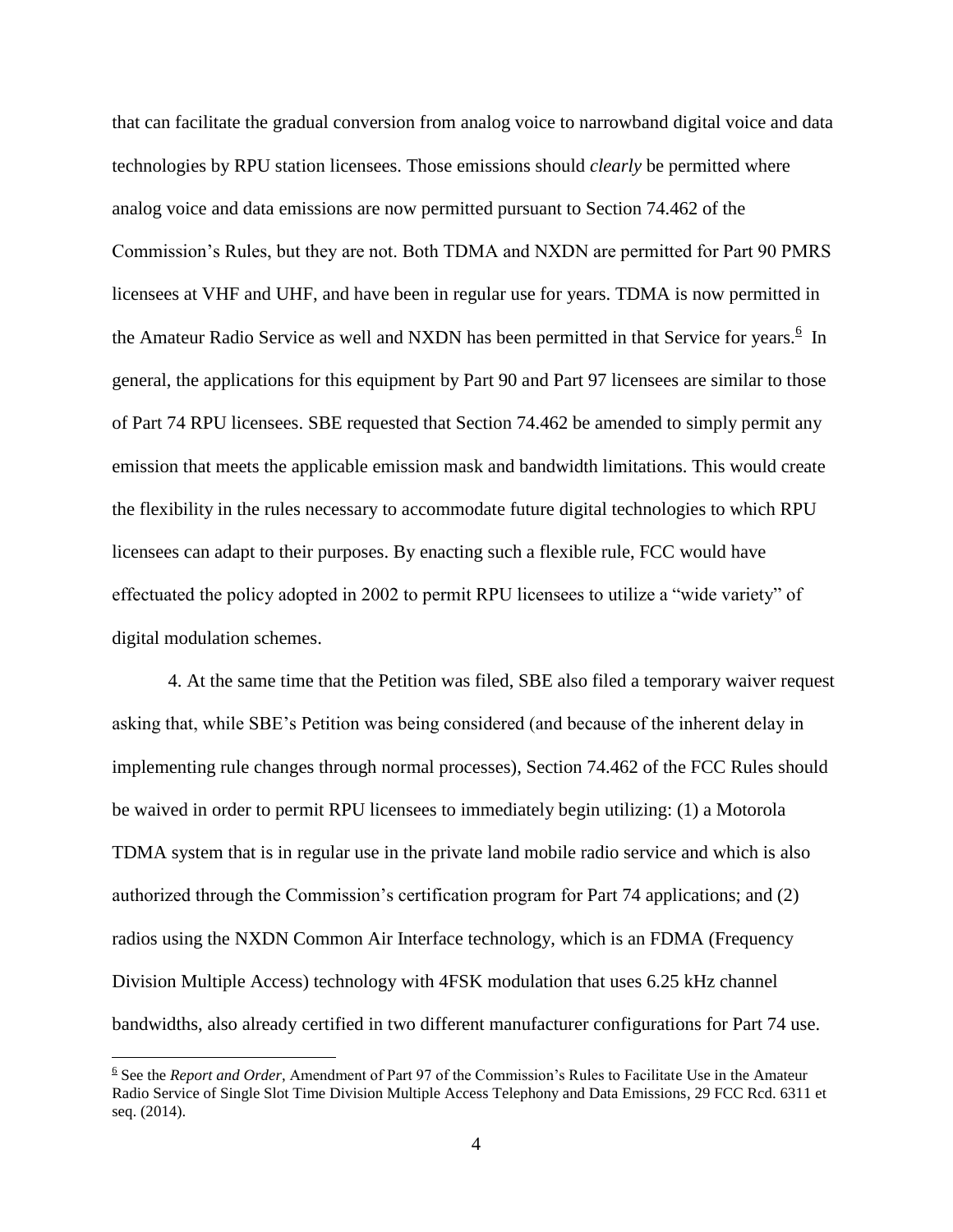5. Second, SBE's Petition asked that the Commission permit the opportunity for stacking RPU channels in 3.125 kHz segments in the frequency ranges specified in Section 74.402(b)(4), because to do that would eliminate a problem in specifying channel centers in applications for RPU facilities. In the 2002 Report and Order that modified the Part 74 RPU rules in numerous respects, the Commission adopted the channel plan, consistent with the Part 90 channel plan, to utilize 7.5 kHz (stackable) channels in the 150-160 MHz band and 6.25 kHz (stackable) channels in the 450-451 MHz and 455-456 MHz bands. That system was generally workable. However, the unintended consequence of the channel stacking formula relates to the channel centers specified in Rule Section 74.402. That subsection permits the stacking of up to eight, 6.25 kHz channels, which are listed in a table of channel centers beginning at 450.03125 MHz and ending at 455.61875 MHz. The problem is that, if one attempts to stack an *even* number of channels in this list, the applicant must specify as a center frequency a channel that extends to *six decimal places*. The resultant center frequency *cannot* be programmed into many, if not most, analog radios now in use. The Commission regularly returns applications specifying an *offset* channel center for even numbers of stacked channels to assemble a 12.5, 25 or 50 kHz channel. So, the applicant has no choice but to specify an *odd number of channels* in order to obtain a license specifying a channel center that can actually be used and which is specified in the license. So, if, for example, RPU Applicant X really wants to utilize a 25 kHz-wide channel bandwidth for transmission of program material, but cannot specify a center frequency that would result from stacking four adjacent, 6.25 kHz channels specified in Section 74.402(b)(4), Applicant X has no choice but to specify, for example, five stacked channels (31.25 kHz) instead of four (25 kHz); which is more bandwidth than what that applicant needs. Under these circumstances, the process defeats the Commission's narrowbanding goal in the 2002 RPU band plan, since the original

5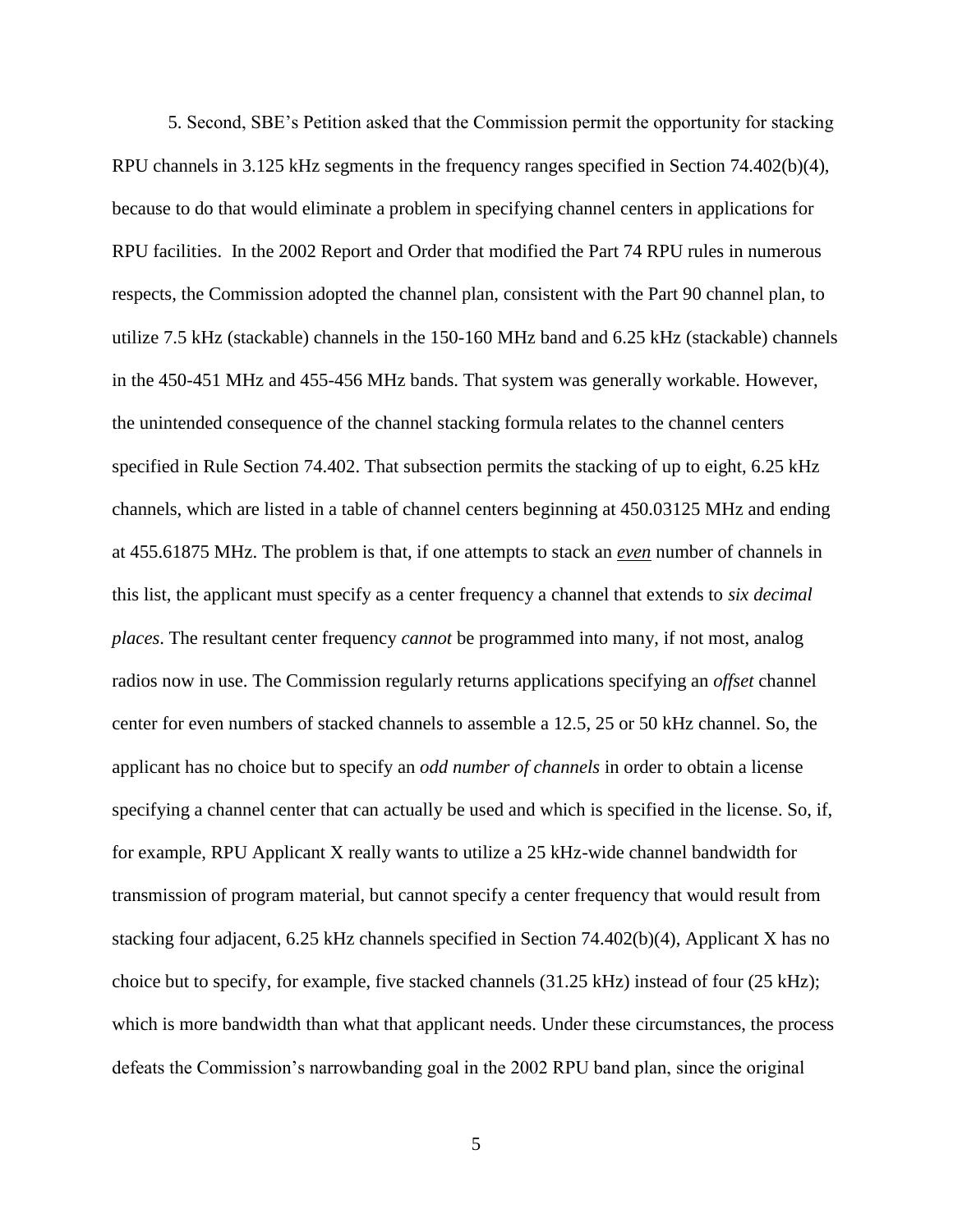goal was to permit applicants to utilize the *minimum* amount of spectrum necessary for the transmission of program material.<sup>7</sup> The Order portion of the *Notice of Proposed Rulemaking and Order* states that this is not a real problem because it is acceptable to utilize a channel center that is not actually the channel center that is intended to be used or specified in the license, if it is as close to the licensed channel center as the equipment will allow, and provided that all of the transmissions are within the emission masks specified in Section 74.462. In SBE's view, this explanation could have been provided a long time ago, and in any case, a far more appropriate solution <sup>8</sup>would have been to afford the opportunity to stack channels in *3.125 kHz segments* in the frequency ranges specified in Section 74.402(b)(4). It is hoped that the Commission will revisit this issue in the future and provide a reasonable solution to this problem. One such solution is to amend Section 74.402 so as to allow center frequency channel offsets.

6. Finally, while reviewing this issue, SBE concluded that there is no longer a need to apply for *new*, 100 kHz RPU channels. SBE is unaware of any off-the-shelf equipment now on the market that permits such a wide bandwidth. The outstanding licenses specifying 100 kHz channel bandwidths should be grandfathered and should be renewed. SBE's petition thus also asked that no new, 100 kHz RPU facilities be licensed after the effective date of an order adopted in this proceeding *absent a showing of need* in individual cases. The Commission seeks comment on this proposal. SBE continues to endorse it.

 $\overline{a}$ 

 $1$ <sup>2</sup> Encouraging narrow bandwidth channelization maximizes spectrum efficiency, necessary in the crowded RPU bands.

 $8 \text{ In effect, the Commission concluded that it doesn't matter if an application specified.}$ exact channel center on which it intends to transmit, as long as licensees comply with the applicable emission mask measured from the center frequency specified in the license, and provided that the licensee programs the center frequency as closely to the specified center frequency as the equipment will allow. This is a determination that is not comforting to most broadcast engineers, because it requires a certification by the applicant (often over the signature of a broadcast engineer) on an FCC application of a specified channel center that the applicant does not actually intend to use. That is not a sound regulatory provision, in SBE's view. Instead, there is a continued need to revise the RPU channel center rule as SBE proposed.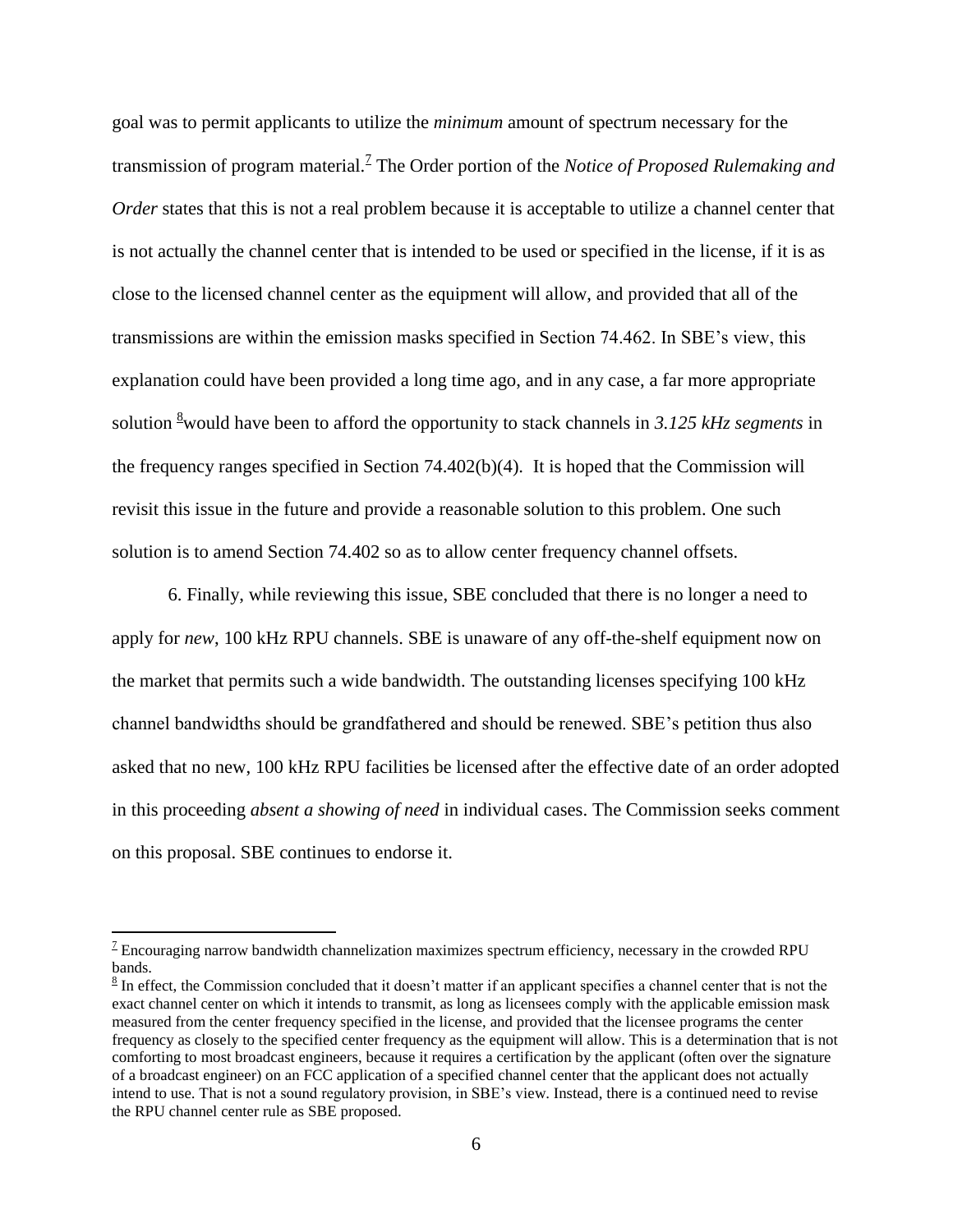#### **II. RPU Digital Emissions and Modulation Requirements.**

7. SBE supports the Notice proposal to allow broadcasters to use modern digital technologies such as TDMA and NXDN for RPU operations and to amend Section 74.462 of the Rules to permit RPU stations to use *any digital emission that meets the applicable emissions mask and bandwidth limitations.* It is understood that applicants would still be required to state all emissions they propose to use in their applications and that those emissions would have to be specified in the license. It makes absolutely no sense to restrict digital emissions because as a practical matter in every case, broadcasters will be making use of off-the-shelf equipment that has long been in regular use in the Land Mobile Radio Service. RPU operation is universally, by custom and usage, subject to SBE's frequency coordination procedures and that cooperative, real-time coordination provides the necessary level of compliance that there need be no concern about use of an unspecified digital code that would not be subject to enforcement monitoring. The Commission has never provided any substantive enforcement in the shared RPU bands and the broadcast community has kept its own house in order through SBE's frequency coordination program. The Notice asks what the maximum authorized bandwidth should be, and proposes 50 kilohertz. That appears to be a reasonable maximum authorized bandwidth. It is hoped that most RPU applications could be successfully accommodated with the narrow TDMA and NXDN occupied bandwidths between 4 and 7.5 kHz, and in any case 6.25 kHz channel efficiency is achievable now using equipment with reasonable audio quality. Nevertheless there are instances in which a broadcaster might want higher quality audio and the 50 kHz bandwidth maximum provides that flexibility.

8. The main question in the Notice concerns station identification requirements. This issue has already been addressed in the land mobile radio service relative to VHF and UHF

7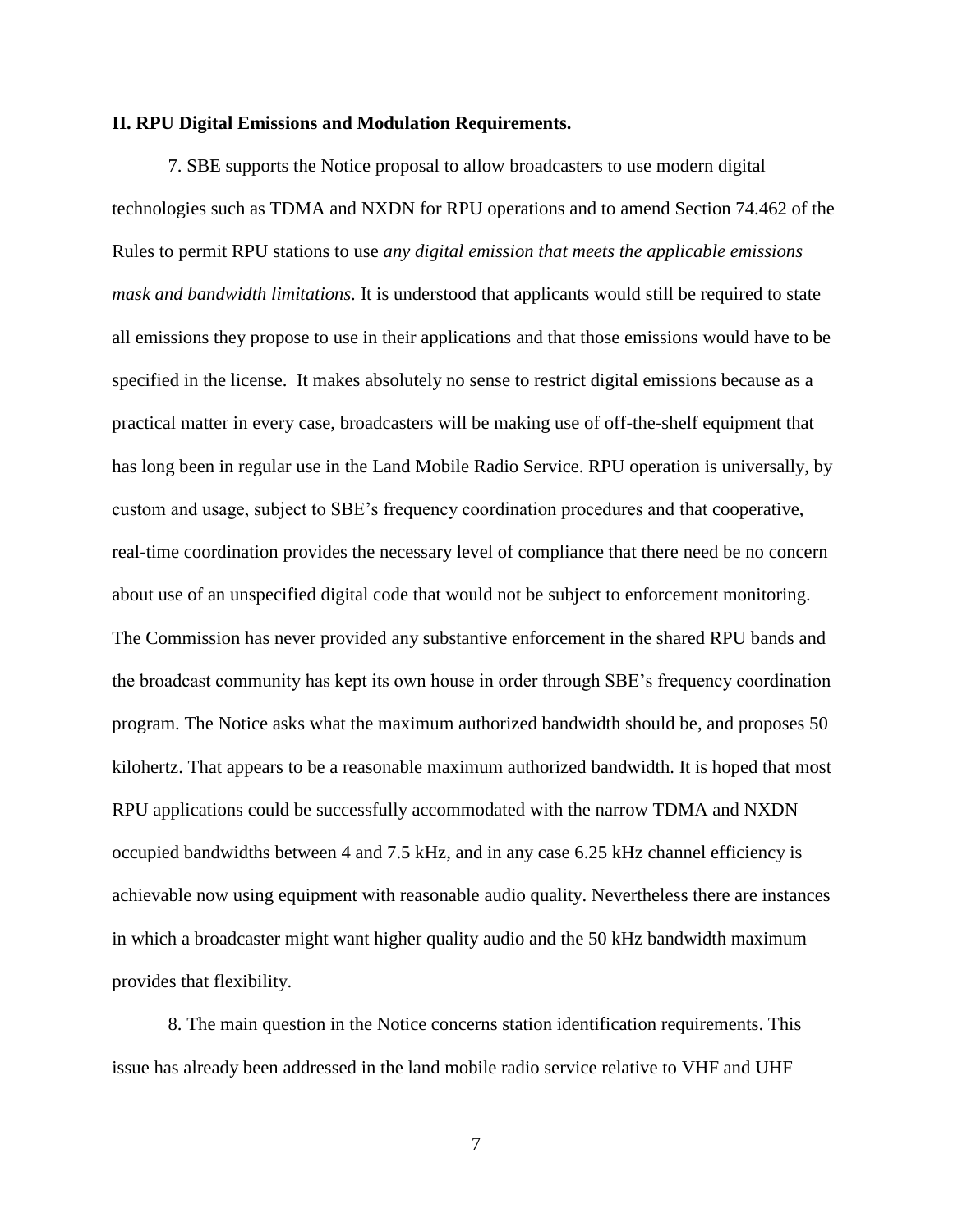digital emissions. There is no need to re-create the wheel in this context. Until recently, however, the Part 90 rules did not permit digital emission station identifications. The current rule, Section  $90.425(f)(2)$ , provides as follows:

Stations licensed on an exclusive basis in the bands between 150 and 512 MHz that normally employ digital signals for the transmission of data, text, control codes, or digitized voice may be identified by digital transmission of the call sign. A licensee that identifies its call sign in this manner must provide the Commission, upon request, information sufficient to decode the digital transmission and ascertain the call sign transmitted.

This same provision is sufficient to permit monitoring of new digital emission technologies as they develop. More is not required. SBE specifically urges that the Commission not adopt the proposal of EIBASS for requiring use of "watermark IDs" or any other method that vitiates the ability of broadcasters to use off-the-shelf , Part 74 certified TDMA or NXDN equipment and that which may be developed for both Part 90 and Part 74 use in the future. There is no need to treat similar users of identical radios in dissimilar fashion. The above-referenced rule was taken from the 800 and 900 MHz PLMR rules which have long permitted digital identifications.

9. Finally, the Commission asks about SBE's proposed elimination of newly licensed, 100 kHz bandwidth RPU channels in the future, noting that there is still an option to seek a waiver in individual cases where a 100 kHz RPU channel was necessary for high audio quality program material transmission. The waiver option should be preserved, though it seems unnecessary to license new, 100 KHz bandwidth RPU systems as a matter of course. The Commission should continue to renew RPU licenses which include 100 kHz bandwidths but it would be reasonable to ask for a certification of continued use in connection with those renewal applications as an attachment to those applications.

8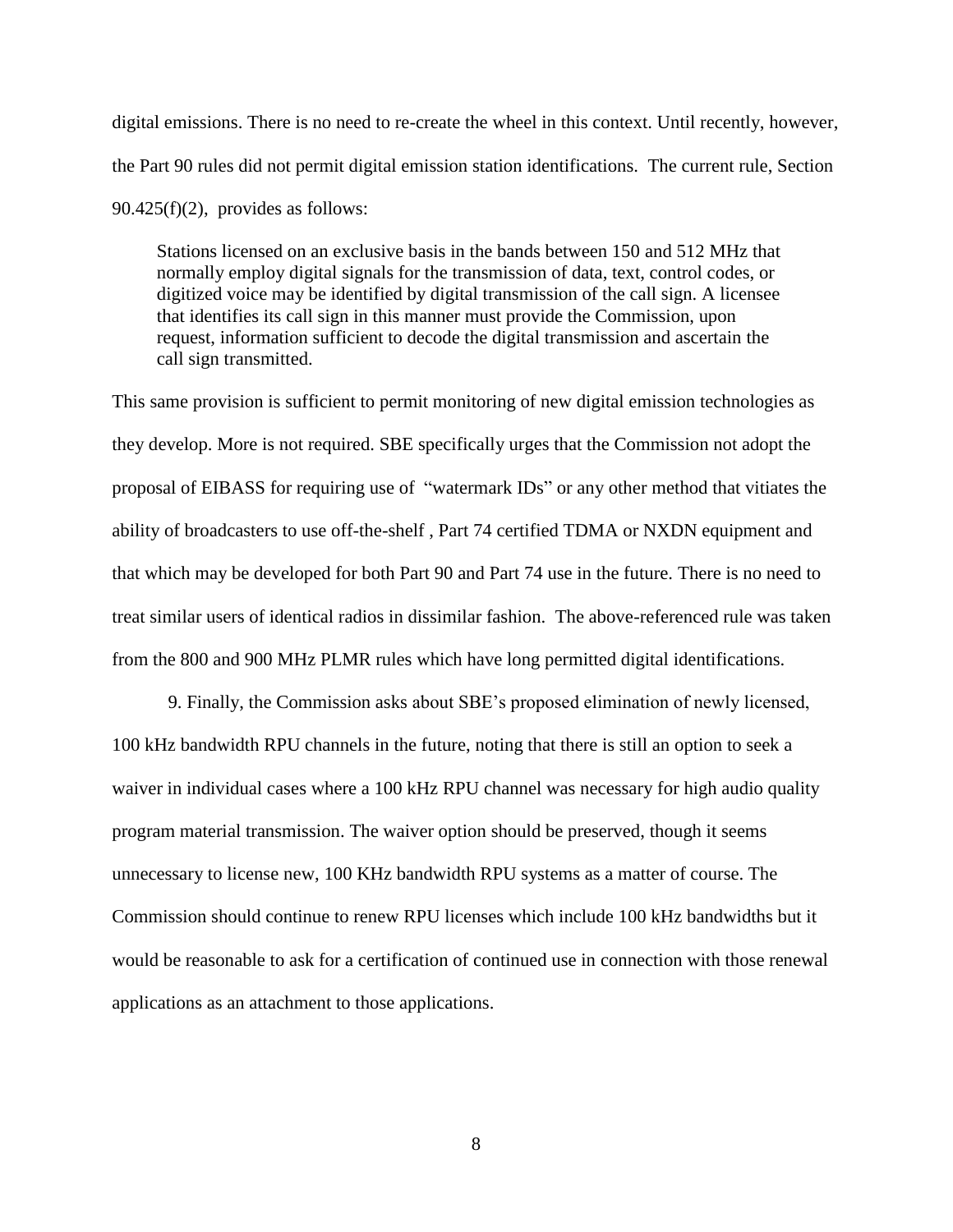#### **III. Conclusions.**

It is unfortunate that the Commission has not been more responsive to the needs of broadcasters and broadcast engineers in the context of this rulemaking. The "band-aid" response to the channel center issue offered in the Order portion of this proceeding, and the denial after 3 years of a temporary waiver request, *pendente lite,* for the use of already-certified Part 74 digital equipment that has been in widespread use in the Land Mobile Radio Service for many years signals a lack of responsiveness on the part of the Wireless Bureau and the Commission as a whole to the needs of America's broadcast community. In any case, denial of that waiver at this late date mandates that, as a matter of basic fairness, the Commission should expeditiously resolve the Notice part of this proceeding. There is an obvious benefit in allowing broadcasters to use modern digital technologies such as TDMA and NXDN for RPU operations and in amending Section 74.462 of the Commission's Rules to permit RPU stations to use any digital emission that meets the applicable emissions mask and bandwidth limitations. In so doing, the Commission should make the same provision for digital RPU station identification that applies to the same equipment used at VHF and UHF by Part 90 licensees.